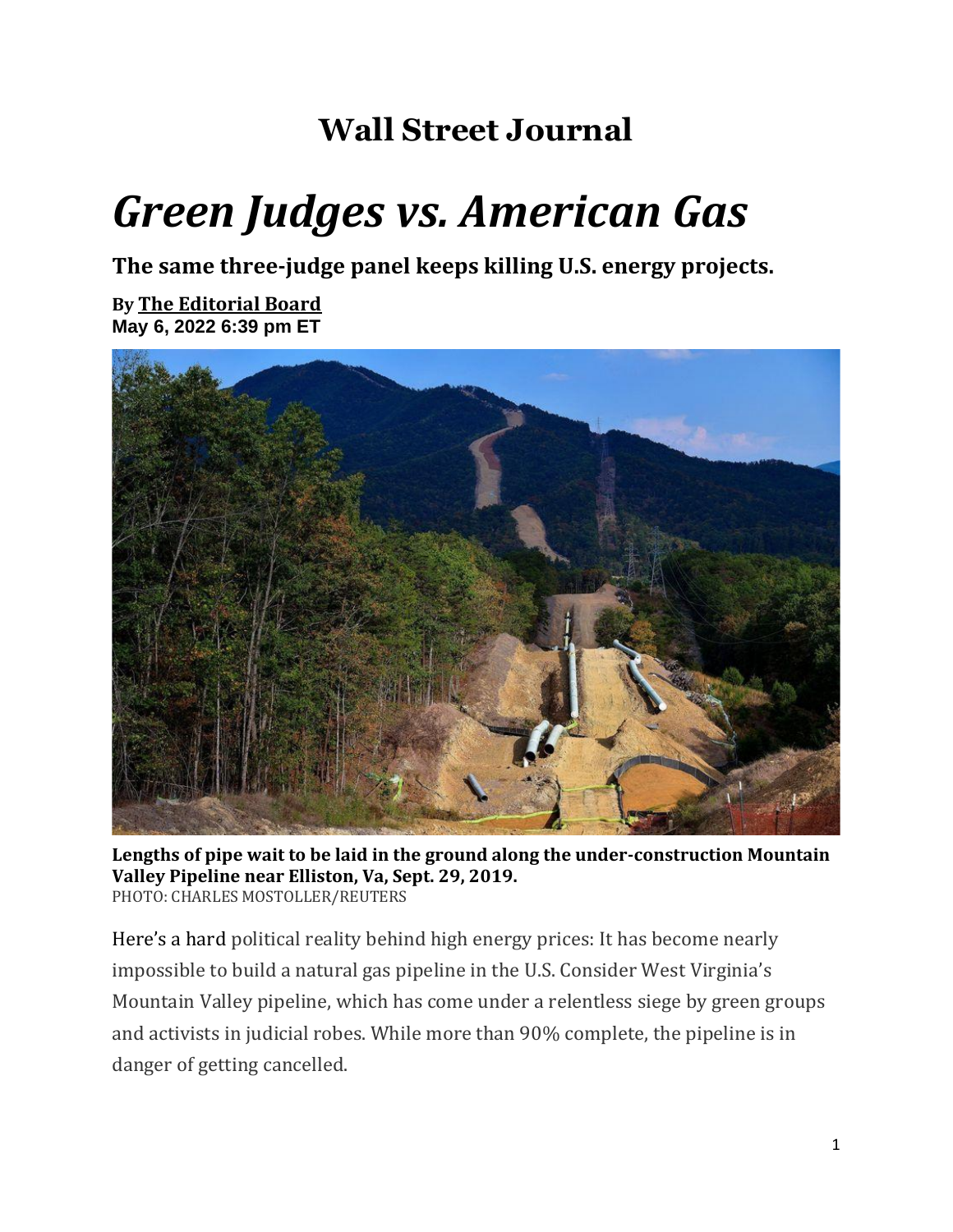The 304-mile interstate pipeline aims to deliver natural gas from Appalachia's Marcellus and Utica shale deposits to the mid- and south-Atlantic regions. A pipeline shortage has reduced the incentive for drillers to produce more natural gas. Yet states in the mid- and south Atlantic desperately need more gas as their populations grow.

Federal regulators have signed off on most of Mountain Valley's environmental permits, but greens have filed lawsuits at every turn. Oddly, their repeated challenges keep landing before the same Fourth Circuit three-judge panel of Roger Gregory, James Wynn and Stephanie Thacker even though cases are supposed to be assigned to judges at random.

These same three judges also blocked a permit for the Atlantic Coast Pipeline, only to be overruled by a 7-2 Supreme Court majority in 2020. A few weeks later, Duke [Energy](https://www.wsj.com/market-data/quotes/DUK) and [Dominion Energy](https://www.wsj.com/market-data/quotes/D) cancelled the pipeline, blaming exploding costs, delays and uncertainty from future litigation. They probably saw what was happening to Mountain Valley.

The three judges keep nit-picking Mountain Valley's environmental analyses. Each time the company rolls the boulder up the mountain, the judges roll it back down. The protections for endangered species are never good enough. For instance, although the panel found only minor fault with the U.S. Fish and Wildlife Service's study of logperch and candy darter in streams, the judges in February vacated the agency's entire biological opinion. Yet they declined to address several other liberal groups' complaints, inviting them to raise the points in a subsequent challenge to a new biological opinion.

The Mountain Valley pipeline is nearly 95% complete, and most of the remaining work relates to stream and wetland crossings, national forest lands, and final environmental restoration that require federal and state permits. This last 5% could take years since green groups have now also asked the Fourth Circuit to block permits issued by West Virginia and Virginia.